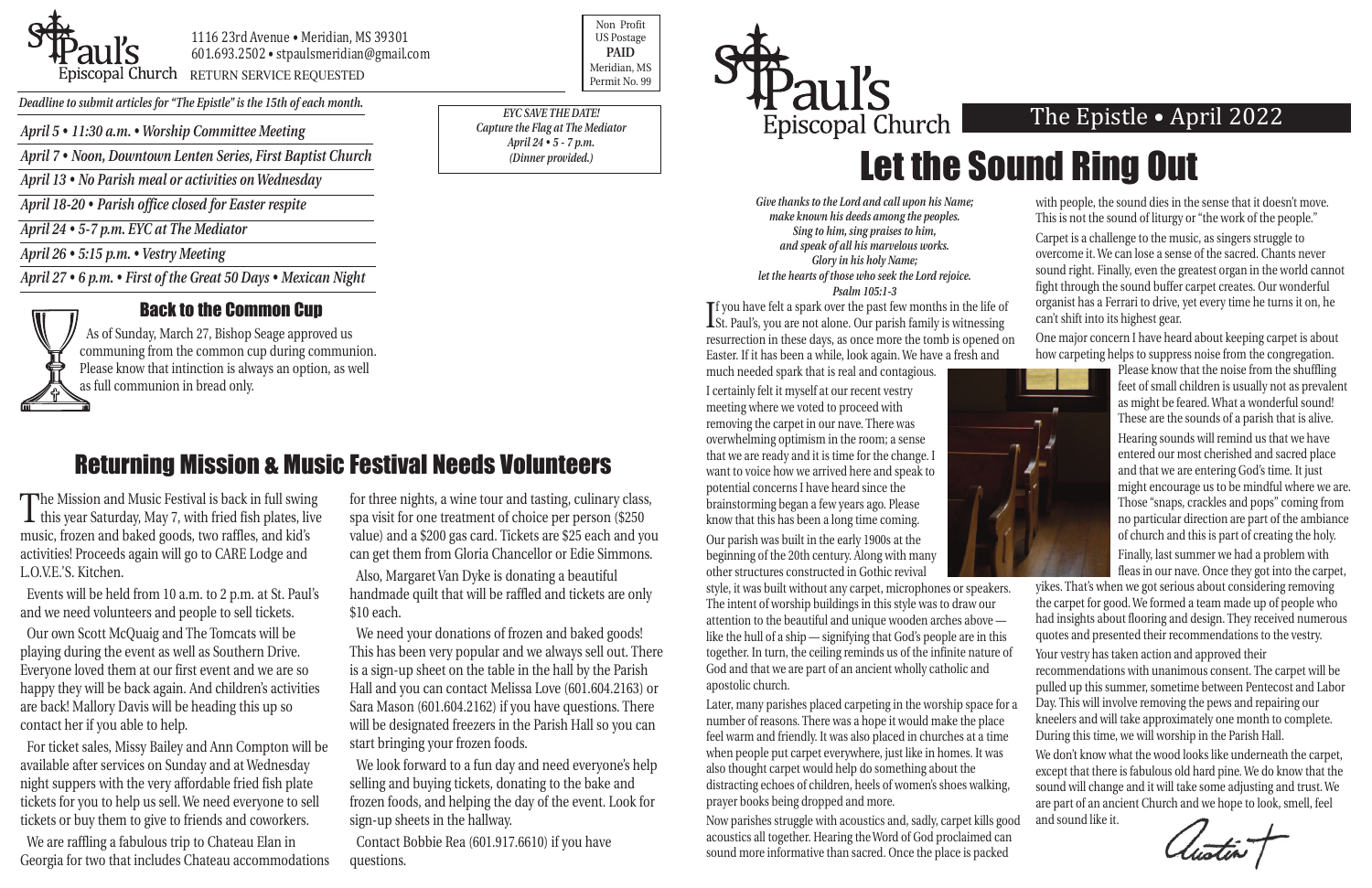| <b>Services</b>        | APRIL <sub>3</sub>                           | APRIL 10                | APRIL <sub>17</sub>        | APRIL 24             |
|------------------------|----------------------------------------------|-------------------------|----------------------------|----------------------|
| <b>VESTRY COUNTERS</b> | Rob Calcote & Tim Hanschke; Lock Jamie Smith |                         |                            |                      |
| 8 A.M.                 |                                              |                         | <b>EASTER SUNDAY</b>       |                      |
| <b>CHALICE</b>         | John Carrier                                 | <b>Bob Covert</b>       | Malcome Gee                | John Carrier         |
| <b>READER</b>          | John Carrier                                 | Polly Covert            | Malcome Gee                | John Carrier         |
| <b>USHER</b>           | <b>John Carrier</b>                          | <b>Bob Covert</b>       | Malcome Gee                | John Carrier         |
| 10:30 A.M.             |                                              |                         |                            |                      |
| <b>READER 1</b>        | <b>Rick Barry</b>                            | <b>Jereome Kittrell</b> | Lloyd Gray                 | <b>Rob Calcote</b>   |
| <b>READER 2</b>        | <b>Bev Pringle</b>                           | Lynn Waddle             | Wayne Wuestefeld           | Gary Jones           |
| <b>PRAYERS</b>         | <b>Stacey Harwell</b>                        | Kay Reich               | Candy Ward                 | Joan Moore           |
| <b>USHERS</b>          | Susan Nowak                                  | Melissa Love            | Clay Holladay              | Lisa Howell          |
|                        | Larry Nowak                                  | Sara Mason              | Laura Holladay             | Stephen Wilson       |
| <b>ACOLYTES</b>        | Anne Revere Davis                            | <b>Britton Dunn</b>     | Olivia Lewis               | Annie Martin         |
|                        | William Davis                                | Lucy Simmons            | Carloine Lewis             | <b>Jack Martin</b>   |
|                        | Simmons Davis                                | Sellers Breaux          | Wyatt Bond                 | Maggie Martin        |
| <b>ALTAR GUILD</b>     | BJ Ray                                       | <b>BJ</b> Ray           | <b>Stacey Harwell</b>      | Lee Loeb             |
|                        | Edie Simmons                                 | Edie Simmons            | Edie Simmons, Leslie Hiatt | Bobbie Rea           |
| <b>CHALICE</b>         | <b>Rob Calcote</b>                           | Barbara Boone           | Lynne Taleff               | <b>Rick Entrekin</b> |

*For our Parish family:* Don Pringle, DJ Wells, Edgar Morrison, Elaine Sanders, Harriet Simmons, Holly Morgan, Jerry Greene, Jo Van Devender, Margaret Van Dyke, Mary Dunn, Peggy Carrico, Tadley, Wanda Blount

and Woddie Abraham.

| April 2 David Hamilton, Robert Loeb          |
|----------------------------------------------|
| April 4 Sarah Slade                          |
| April 5 Rob Calcote, Brooks Holladay,        |
| Randy Pool, Brooke Winstead                  |
| April 6 Gloria Chancellor                    |
| April 8 Scott & Kelly McQuaig, David Roberts |
| April 9 Jon Sanders Holladay                 |
| April 10 Chris Burchfield, Jacqueline Hogan  |
| April 12 Chris & Perrin Burchfield,          |
| Cara Ivy, Steven Ivy                         |
| April 14 Robin Hall, Rose Hudson             |
| April 16 Janet Chalk, Joane Mackey           |

*In our senior living communities:* Joyce Welsh, Lora Jones,and Nita Neville.

*Extended family and friends:* Alison Ulmer, Amanda Rainey, Andi Kushner, Bill Selman, Billy Murphy, Brooke, Brooks Moore, Chuck Fishburn, Clancy, Cory Gaylord, Davey Simmons, David, Diane Dunn, Donna Polizzi, Edesser "Dess" Reid Ward, Rob & Aislinn Ward, Emily Chancellor, Frances, Francois DuPlessis, Frank Baker, Frank Barrett, Freddie Bea Watson, Gayle White Nelson, George Farr, Jada Dooley, James, Jan, Jane Wacaster, Jeana Bennett, Jeff, Jim Thompson, Jo Nell Brown, John, Josh, Katie, Ken Fisher, Kylie Temple, Leland Tew, Lisa Primeaux, Lou Dubose, Mac Thigpen, Martha Mazingo, Michelle Nelson, Mike Covert, Norman, Pat Carver, Patsy Harris, Randy Moore, Rick, Roger, Rosemary Kahlmus, Sandy Carrier, Steve Waddle, Taylor and Trey, The Rev. David Elliott, The Rev. Greg Proctor, Tom Schram, Tony Sansone, Wanda Farr, Wanda Scott, Willie Spencer, Wilma Kangery, Wyatt Moore and parents, and Zack Martin.

*We pray for those who have died especially:* Dr. William L. Hand, former parishioner; and Alan Tibbets,

brother of Chad Tibbets.

In this spirit, we invite you join us for Maundy Thursday Eucharist May 14 and St. Paul's where we recall the events of the Last Supper by experiencing the n this spirit, we invite you join us for Maundy Thursday Eucharist May 14 at washing of the feet and Holy Communion. After the end of the service after the stripping of the altar, we invite everyone to the Parish Hall for an "Agape Meal," or "Love Feast." This is a Christian fellowship meal that recalls when Jesus said goodbye to his friends before his crucifixion.

*We pray for our Bishop Brian,* our Rector Austin and his family, and our Deacon Elizabeth.

#### Birthdays & Annive

April 17 ......Lindy Deen

 $A$ s we draw closer to Easter, I ask you to please consider<br>Ajoining our Pastoral Care Committee. Two or three more people would enable us to have four teams with more people would having the opportunity to participate in the loving care of our St. Paul's family. Please prayerfully consider this calling. If you would like more information about what is involved, give me a call at 940.642.5195 or email me at *egraham0708@gmail.com*.

| ersaries           |                                               |                                                   |
|--------------------|-----------------------------------------------|---------------------------------------------------|
| bert Loeb          | April 18 Jennifer DuPont, Mardi Page          |                                                   |
|                    |                                               | April 19 Connie Arline, Cheri Barry, Patsy Moran  |
| s Holladay,        | April 20 Terry & Sabina Ivy, Liam Tucker      |                                                   |
| e Winstead         | April 21 Jean Anderson, Gil Graham Carmichael |                                                   |
|                    | April 22 Britton Dunn                         |                                                   |
| aig, David Roberts | April 23 Judge Little, Margaret Van Dyke      |                                                   |
| ay                 | April 24 D. Jean Anderson, Nancy Davis        |                                                   |
| cqueline Hogan     |                                               | April 25 Claire Hanschke, Jerome & Lisa Kittrell, |
| hfield,            | Suzie Pool                                    |                                                   |
|                    | April 26 Catherine Little                     |                                                   |
| udson              |                                               | April 28 Libby Davis, Will Simmons, Kelly Watson  |
| Mackey             | April 29 Sellers Breaux                       |                                                   |
|                    | April 30 Ann Elise Ray                        |                                                   |
| APRIL 10           | APRIL 17                                      | APRIL 24                                          |

### Eastertide with Children

The time from the Great Easter Vigil through the Sunday celebration of Pentecost is known in the Church as the "Great Fifty Days." Hence, Easter is a season, not just one Sunday! I encourage you and your family to truly celebrate the hope that the season of Easter brings. As we did with the topic of LOVE, be on the lookout for a fresh Eastertide question on the bulletin board in the hallway. Slips of paper, thumb tacks and pens are on an adjacent table for your answers. I can't wait to hear your responses! *—Mallory Davis*

#### *During Lent, we remember Jesus' final commandment to his disciples:*

*"I give you a new commandment, that you love one another. Just as I have loved you, you also should love one another." – John 13:34.*

We will eat traditional Mediterranean fare in the tradition of that last meal before the Crucifixion so long ago.

Please contact the parish office so we can get a head count. Childcare will be offered on this night.

### Summer Sessions Gearing Up at Bratton-Green

Camp Bratton-Green is a safe place where all are welcome. Our mission is to foster and nurture disciples of Christ through a Christian camp experience. A variety of activities, like arts and crafts, nature, canoeing, swimming, music, skits and much more, are a part of a unique theme at each session.

The first session start June 2 (Special for ages 40+); then Primary grades 1-2 June 9; Jr. High grades 7-9 June 13; Elementary grades 3-4 June 30; Middler grades 5-6 June 27; Sr. High grades10-12 July 4; and Special for ages 39 and under July 11.

*Sign up and session details can be found at graycenter.org.*

### Deacon's Corner

We continue to have thought-provoking fables each Sunday in formation. Come see for yourself! No preparation is required. Join the Boomers and Friends at 9:20 a.m. in All Saint's Hall. *— Faithfully, Elizabeth*

### Flowers at Easter

St. Paul's has a wonderful tradition of placing Easter lilies in the Nave in honor or memory of loved ones. Forms on which you can denote the person(s) you are honoring or memorializing will be available as an insert to the church bulletin beginning Sunday, April 3. The forms need to be received by the church no later than Monday, April 11, for names to be printed in the bulletin insert. Any excess monies collected will ensure the Altar is adorned throughout the year.



#### We Remember in our Prayers



### Special Agape Dinner Maundy Thursday